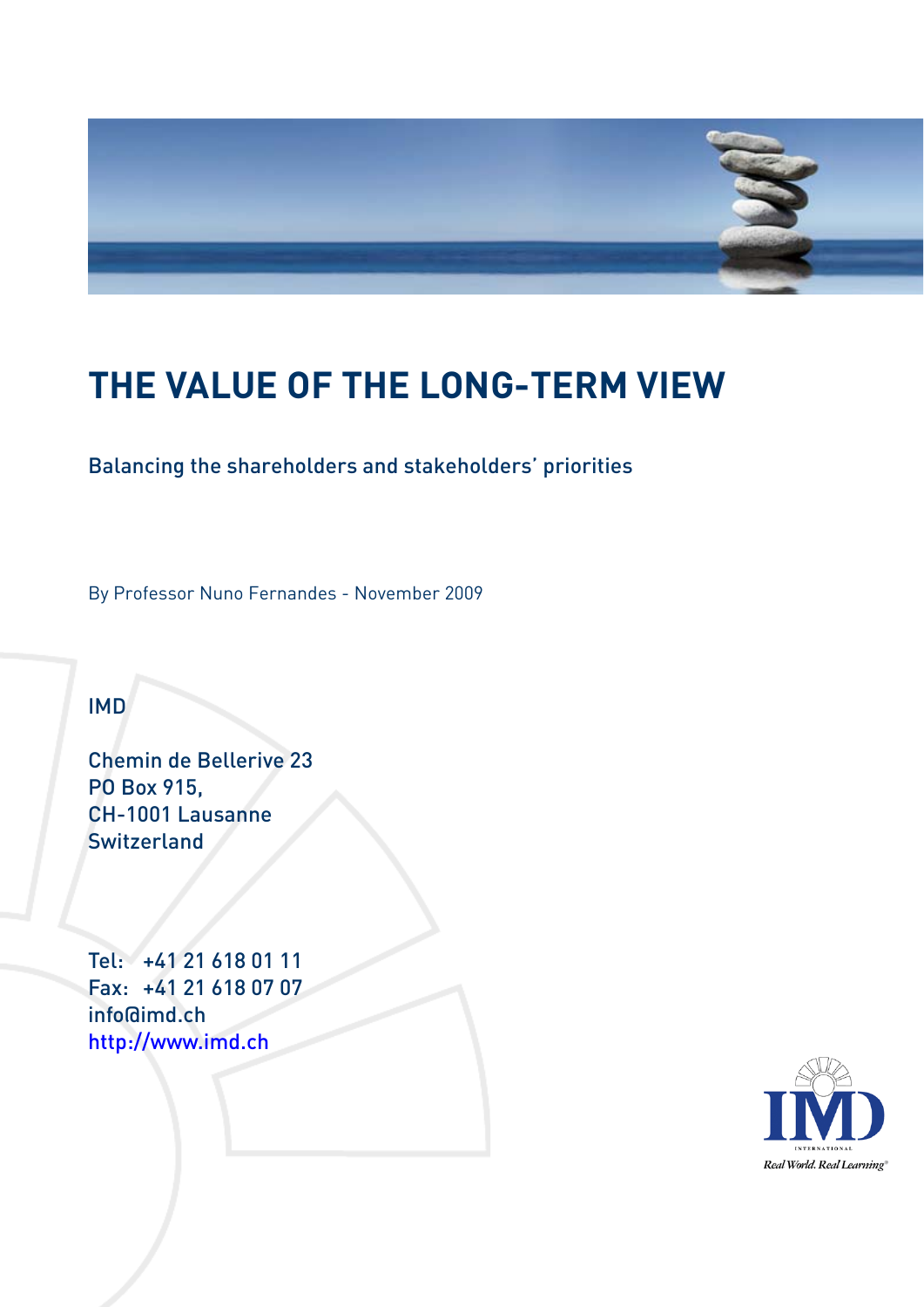Who should come first in managers' minds: shareholders or stakeholders?

According to one fundamental principle, the answer is clear – executives' primary objective should always be to create value for their firm's owners. Under the "shareholder view" approach, maximizing profits takes priority over all other possibilities.

Opponents of this view, however, argue just as strongly that firms have a responsibility take the interests of all their stakeholders – employees, customers, suppliers and society more generally – into account when shaping their governing objective.

But these competing approaches need not be mutually exclusive. Research at IMD has shown that the firms most admired for their treatment of stakeholders are also significantly more successful than their competitors.

Each year since 1983, Fortune has published a survey of the world's 50 most admired companies. This year's list is topped by Apple, which was also ranked number one last year. Others in the top 10 include Berkshire Hathaway, Toyota Motor, Google, and Southwest Airlines. AT&T, Accenture and Samsung Electronics make up the bottom three.

The magazine prepares the list by asking more than 10,000 business executives, outside directors, and analysts, to vote for the companies that they admire most. They are asked to consider factors such as innovation, people management, use of assets, social responsibility, management quality, financial soundness, long-term investment and product quality.

The results show that the most admired corporations are certainly doing their job when it comes to stakeholders such as employees, customers and local communities. What is less immediately obvious is whether or not they are also worthy of investors' money.

However, upon analysis of the stock market performance of the most and least admired corporations in the survey, it became clear that the firms that took better care of their stakeholders also outperformed their rivals in both good and bad years. For example, between 2000 and 2007, the firms ranked in the top 10 did nearly 17 percent better than those ranked in the bottom 10. In other words, maximizing shareholder value correlates with taking better care of stakeholders, rather than competing with it.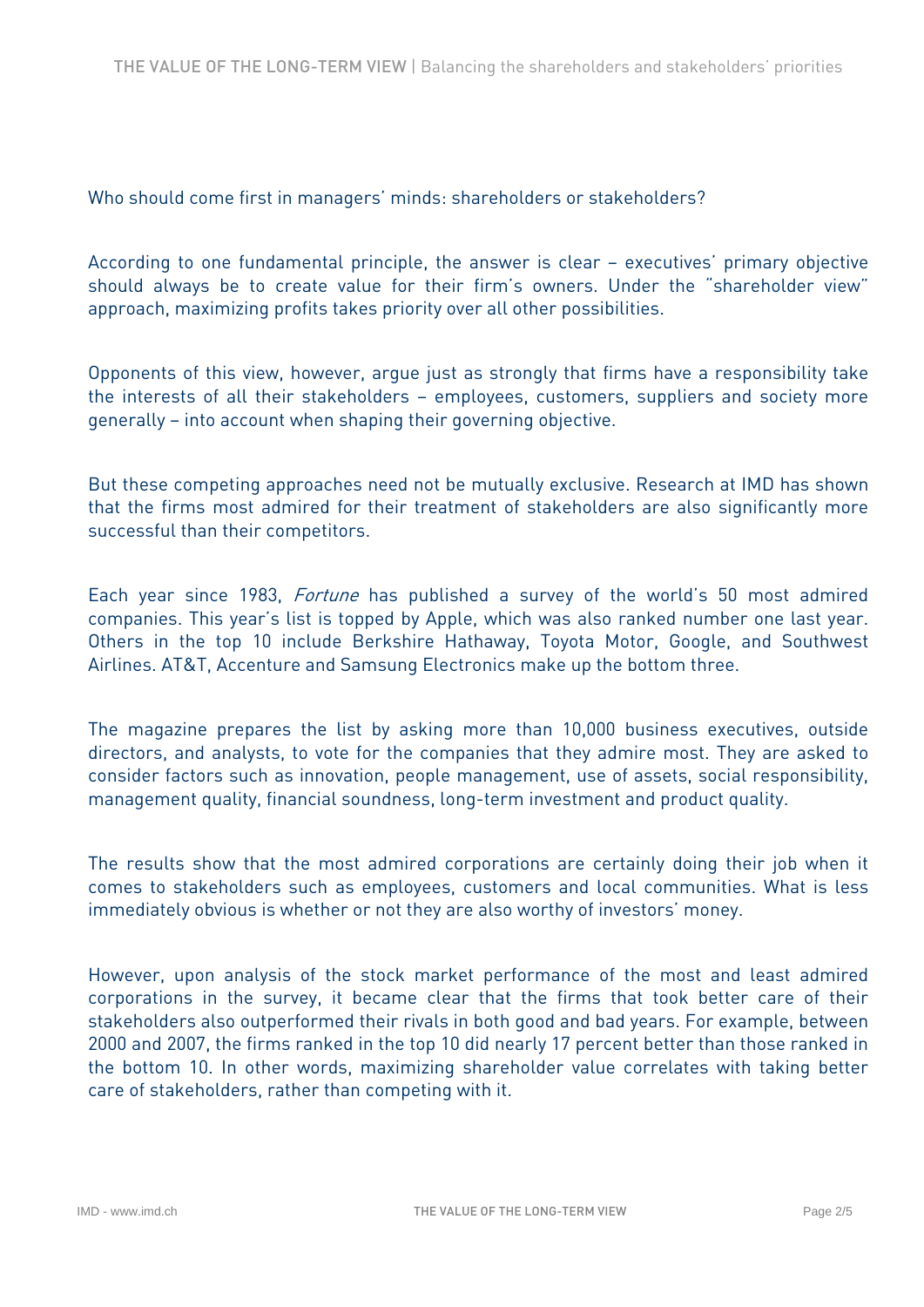|                              | <b>Best</b> | Worst  | <b>Difference</b> |
|------------------------------|-------------|--------|-------------------|
| <b>Financial soundness</b>   | 17%         | $-10%$ | $+27.1%$          |
| Innovation                   | 8%          | $-3%$  | $+10.5%$          |
| Long-term investment         | 22%         | $-10%$ | $+32.5%$          |
| Management quality           | 15%         | $-7%$  | $+21.2%$          |
| People management            | 11%         | $-10%$ | $+21.4%$          |
| Quality of products/services | 6%          | $-6%$  | $+12.0%$          |
| Social responsibility        | 7%          | $0\%$  | $+6.2%$           |
| Use of corporate assets      | 16%         | $-9%$  | $+25.2%$          |
| <b>Overall Average</b>       | 13%         | $-4%$  | $+16.9%$          |

This relationship also holds true in bad years such as 2008, when firms lacked the cash to fulfill all their goals and had to go through painful cost-cutting measures, layoffs and discontinuation of products. It comes as no surprise to see that most firms in *Fortune's* list had negative returns in 2008. However, the most admired firms were also the firms that weathered the crisis better. Overall, those in the top 10 performed 29 percent better than those in the bottom 10. Some of the most striking differences by category included the top 10 companies for people management doing 37 percent better, the top 10 for corporate assets doing 42 percent better and the top 10 for long-term investment doing 57 percent better.

|                              | <b>Best</b> | Worst  | <b>Difference</b> |
|------------------------------|-------------|--------|-------------------|
| Financial soundness          | $-28%$      | $-71%$ | $+43.5%$          |
| Innovation                   | $-40%$      | $-56%$ | $+15.5%$          |
| Long-term investment         | $-19%$      | $-77%$ | $+57.1%$          |
| Management quality           | $-30%$      | $-72%$ | $+41.4%$          |
| People management            | $-36%$      | $-73%$ | $+37.2%$          |
| Quality of products/services | $-41%$      | $-48%$ | $+7.0%$           |
| Social responsibility        | $-32%$      | $-39%$ | $+6.6%$           |
| Use of corporate assets      | $-30%$      | $-72%$ | $+41.7%$          |
| <b>Overall Average</b>       | $-32%$      | $-62%$ | $+29.4%$          |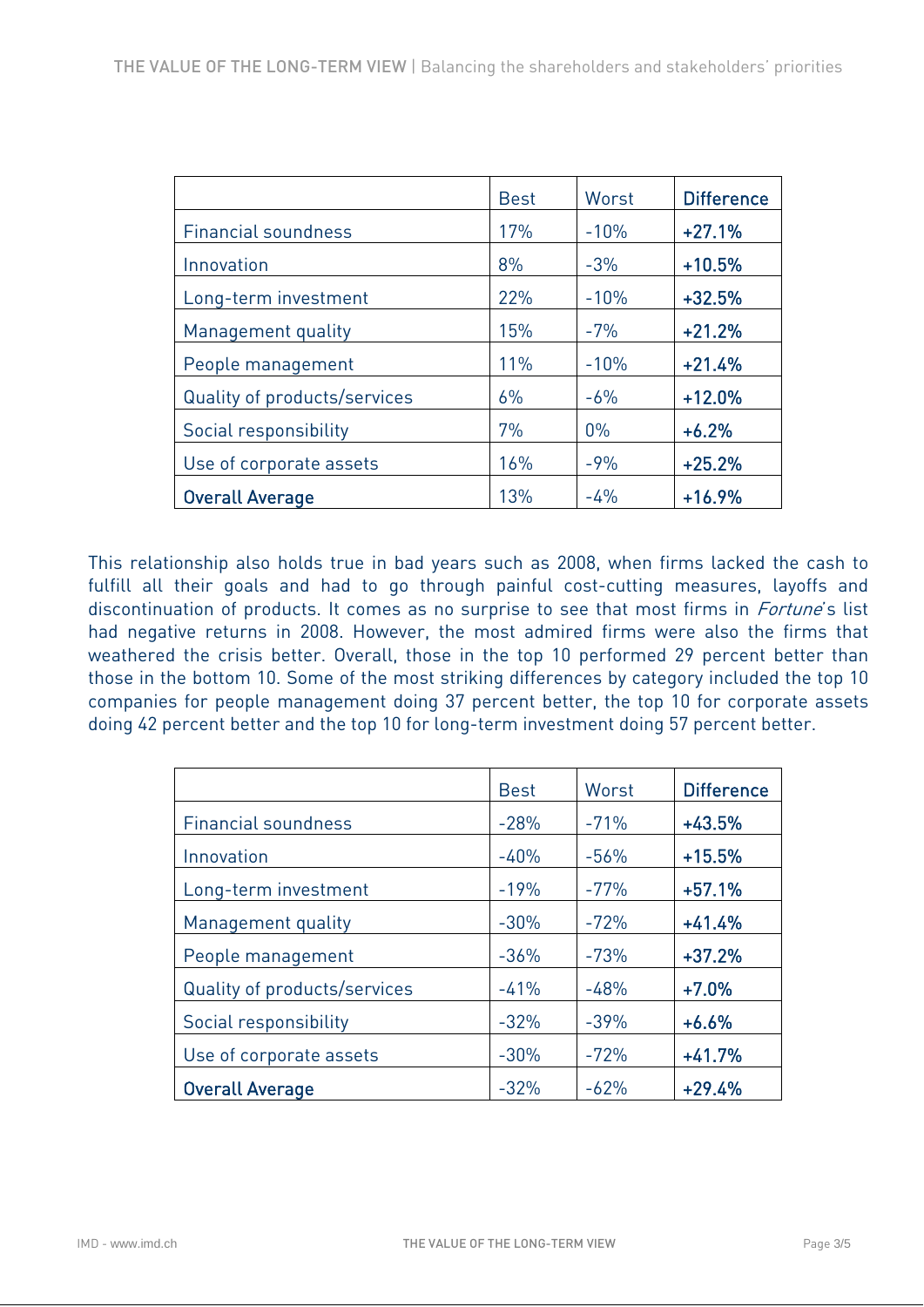Our evidence shows that firms that take care of their employees, customers and other stakeholders also deliver value to their shareholders. The top companies in each category are also the best stock market performers in good times and bad.

Ultimately, maximizing shareholder value is much more than optimizing current share price or this quarter's earnings per share. Short-term goals like this ignore the strategic view of the firm, which focuses on sustainable value creation. In the long run – through boom times, and through recessions – firms that focus on long-term shareholder value creation are also able to respect and gain the support of other stakeholders.

Great companies have happy shareholders that earn an appropriate return on their capital. But in order to do this, they also recognize the need to have loyal employees, satisfied costumers, reliable suppliers and agreement from the community in which they operate.

Nuno Fernandes is Professor of Finance at IMD. He directs IMD's Strategic Finance program and teaches on IMD's Partnership Programs. He is also a Lamfalussy Fellow of the European Central Bank.